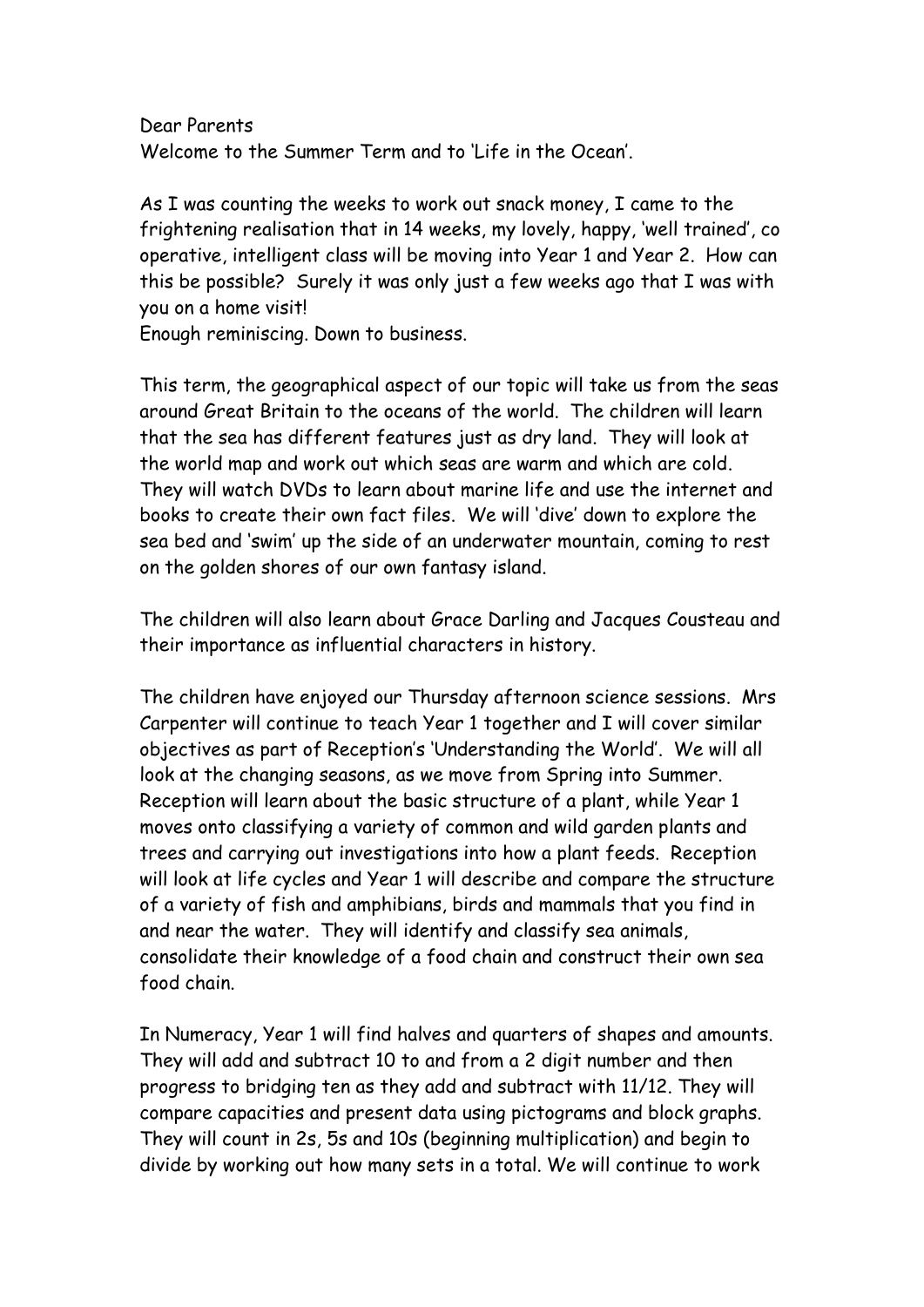on doubling and halving numbers, on 3D shapes and their properties and begin to look at  $\frac{1}{4}$ ,  $\frac{1}{2}$ ,  $\frac{3}{4}$  turns. Using coins, we will find totals and give change by finding the difference.

Reception children will learn to count confidently in 10s to 100 and beyond and in 2s to 20. They will read and write numbers to 20 and begin to recognise numbers on a 100 square. They will begin to be able to fill in missing numbers. They will say 1 more than a number up to 20 and add and subtract 2 and 3 by counting on and back. They will find different ways of partitioning 10 and learn to write the matching additions independently. They will learn number bonds to 5 then 6 and 7 moving on to 10. They will learn to compare the capacity of containers and name and describe 3D shapes.

After that, everyone will be exhausted!

Read, Write, Inc continues in small ability groups, but Literacy in whole class will reflect our topic. The children have already composed an acrostic poem based on a 'seaside' word. They will have opportunity to make notes and create their own non fiction booklet. They will write factually about an historical character and create posters warning of seaside dangers. Our topic will culminate in work on a fantasy island and story writing.

In Art this term, we are looking at the work of a modern artist, Maggie Hamblin. Emulating her style, the children will be creating their own textured waves. They will also use chalk pastels to make observational drawings of shells, and use appliqué and layering to add a further dimension to another wonderful class batik picture. Finally, we will create pictures using stones and pebbles and the children will learn to photograph and print their own work.

PE continues to be taught by Miss Richardson on a Tuesday and alternate Mondays. Maypole and country dancing will be taught by team Wharton and Carpenter.

Please could I ask you for a £6 donation towards snack. Hermione will be leading the cookery classes this term, as I have promised her she can choose something from her very own box of cookery cards.

I am delighted to say that Inez and Finley have already been given a 'silver scale' from Rainbow Fish. If your child hasn't yet brought in a fish